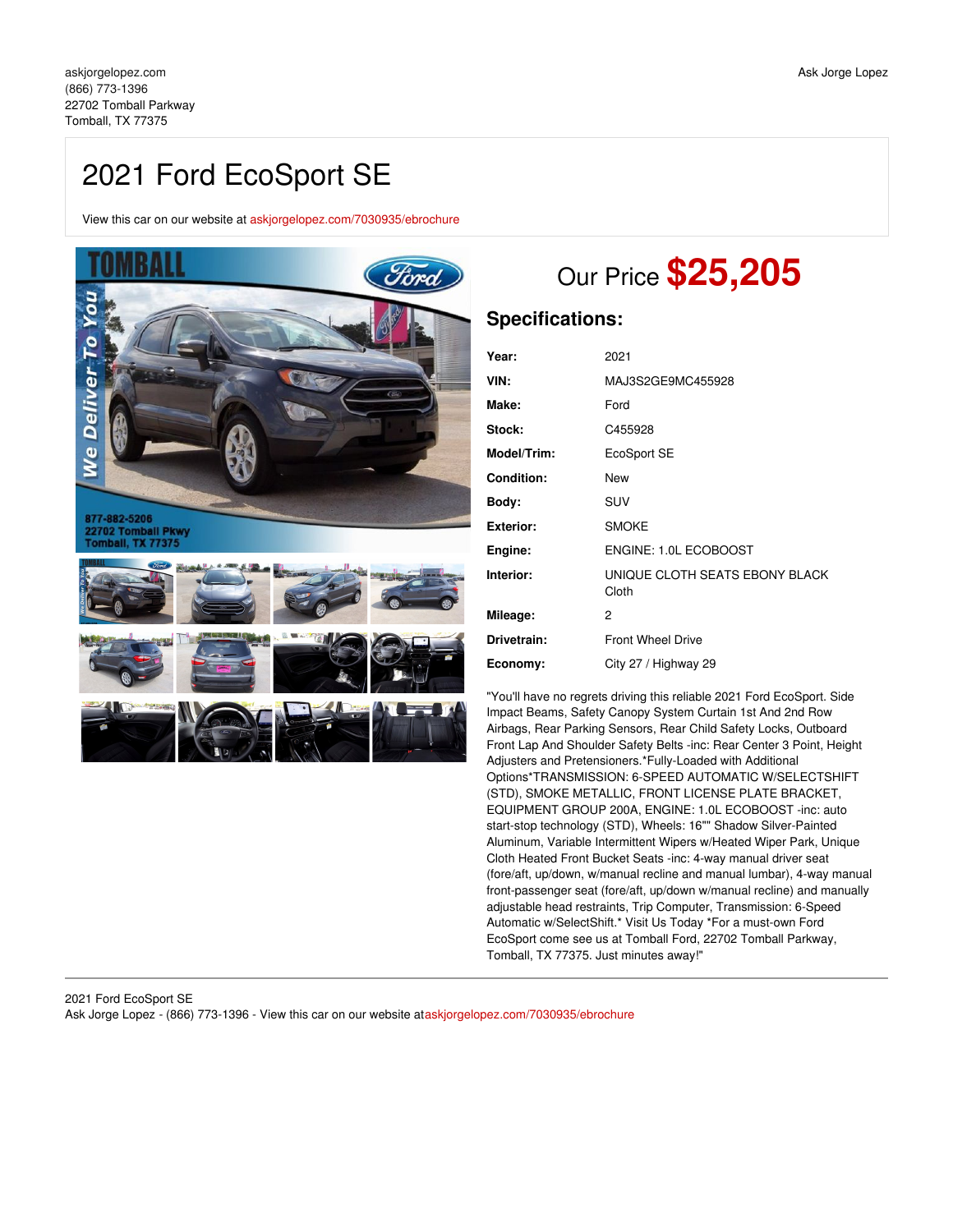

2021 Ford EcoSport SE Ask Jorge Lopez - (866) 773-1396 - View this car on our website at[askjorgelopez.com/7030935/ebrochure](https://askjorgelopez.com/vehicle/7030935/2021-ford-ecosport-se-tomball-tx-77375/7030935/ebrochure)

# **Installed Options**

### **Interior**

- 6-Way Driver Seat- 6-Way Passenger Seat
- 60-40 Folding Split-Bench Front Facing Flip Forward Cushion/Seatback Cloth Rear Seat
- Manual Tilt/Telescoping Steering Column
- Gauges -inc: Speedometer, Odometer, Engine Coolant Temp, Tachometer, Trip Odometer and Trip Computer
- Power Rear Windows and Fixed 3rd Row Windows- Mobile Hotspot Internet Access
- Front Cupholder- Rear Cupholder- Compass
- Proximity Key For Doors And Push Button Start
- Remote Keyless Entry w/Integrated Key Transmitter, Illuminated Entry, Illuminated Ignition Switch and Panic Button
- Cruise Control w/Steering Wheel Controls
- HVAC -inc: Underseat Ducts and Supplemental Heater Automatic Air Conditioning
- Glove Box- Driver Foot Rest- Full Cloth Headliner
- Interior Trim -inc: Metal-Look Instrument Panel Insert, Metal-Look Door Panel Insert, Metal-Look Console Insert and Metal-Look Interior Accents
- Leather/Metal-Look Gear Shifter Material
- Unique Cloth Heated Front Bucket Seats -inc: 4-way manual driver seat (fore/aft, up/down, w/manual recline and manual lumbar), 4-way manual front-passenger seat (fore/aft, up/down w/manual recline) and manually adjustable head restraints
- Day-Night Rearview Mirror
- Driver And Passenger Visor Vanity Mirrors w/Driver And Passenger Auxiliary Mirror
- Full Floor Console w/Covered Storage, Mini Overhead Console w/Storage and 2 12V DC Power Outlets
- Front Map Lights- Fade-To-Off Interior Lighting- Carpet Floor Trim
- Full Carpet Floor Covering -inc: Carpet Front And Rear Floor Mats
- Cargo Area Concealed Storage- Cargo Features -inc: Spare Tire Mobility Kit
- Rigid Cargo Cover- Cargo Space Lights
- Instrument Panel Bin, Driver / Passenger And Rear Door Bins
- Power 1st Row Windows w/Driver 1-Touch Up/Down Delayed Accessory Power
- Power Door Locks w/Autolock Feature- Svstems Monitor- Trip Computer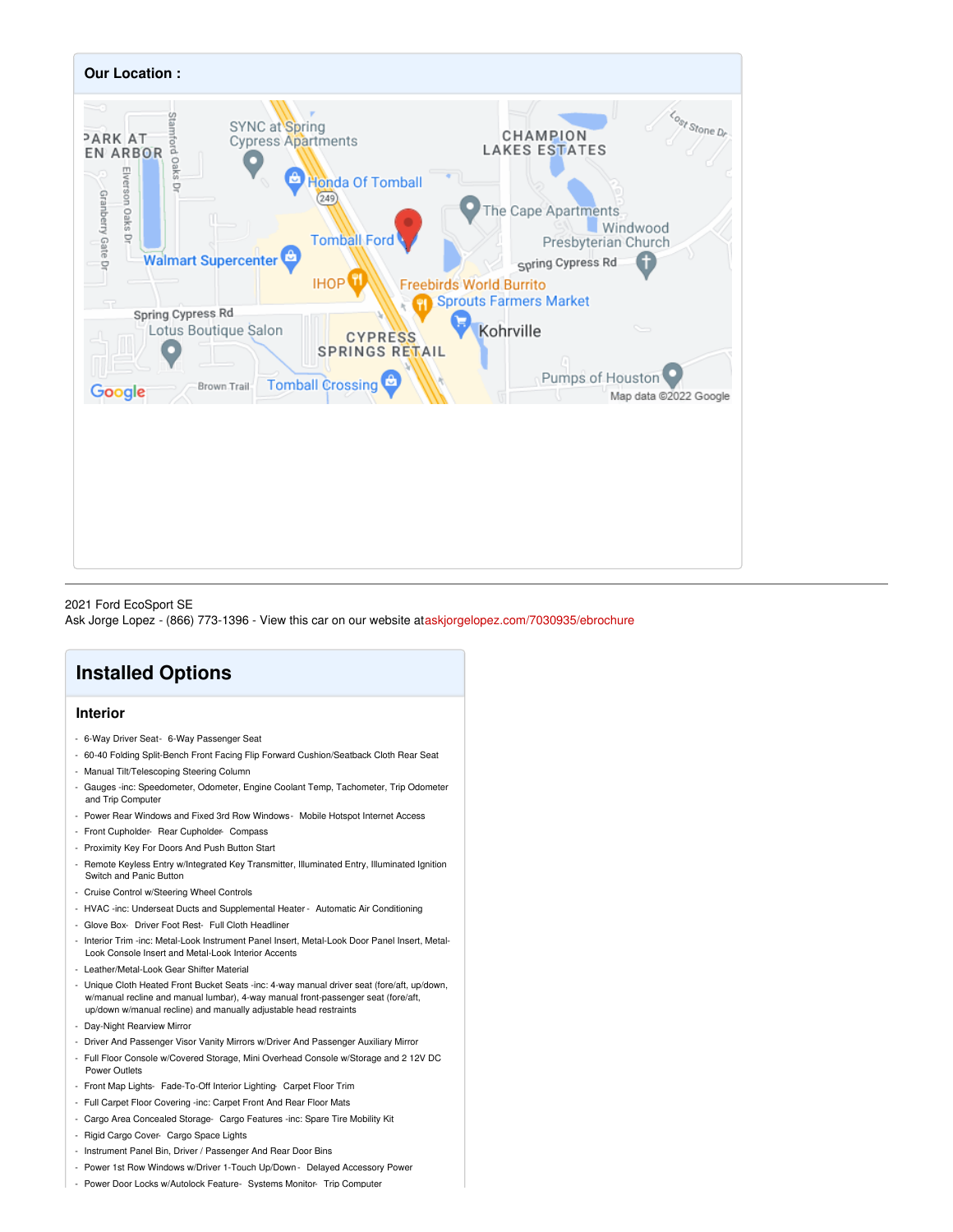- Power Door Locks w/Autolock Feature- Systems Monitor- Trip Computer - Outside Temp Gauge- Analog Appearance- Seats w/Cloth Back Material
- Manual Adjustable Rear Head Restraints- Front Center Armrest and Rear Center Armrest
- 1 Seatback Storage Pocket Securilock Anti-Theft Ignition (pats) Engine Immobilizer
- 2 12V DC Power Outlets- Air Filtration

#### **Exterior**

- Wheels: 16" Shadow Silver-Painted Aluminum- Tires: 205/60R16 AS BSW
- Spare Tire Mobility Kit- Clearcoat Paint
- Express Open Sliding And Tilting Glass 1st Row Sunroof w/Sunshade
- Body-Colored Front Bumper w/Black Rub Strip/Fascia Accent- Black Rear Bumper
- Black Bodyside Cladding- Black Side Windows Trim- Body-Colored Door Handles - Body-Colored Power Side Mirrors w/Convex Spotter, Manual Folding and Turn Signal
- Indicator
- Fixed Rear Window w/Fixed Interval Wiper and Defroster- Deep Tinted Glass
- Variable Intermittent Wipers w/Heated Wiper Park- Fully Galvanized Steel Panels
- Metal-Look Grille- Conventional Rear Cargo Access
- Tailgate/Rear Door Lock Included w/Power Door Locks Roof Rack Rails Only
- Auto On/Off Projector Beam Halogen Daytime Running Lights Preference Setting Headlamps w/Delay-Off
- Front Fog Lamps

#### **Safety**

- 6-Way Driver Seat- 6-Way Passenger Seat
- 60-40 Folding Split-Bench Front Facing Flip Forward Cushion/Seatback Cloth Rear Seat
- Manual Tilt/Telescoping Steering Column
- Gauges -inc: Speedometer, Odometer, Engine Coolant Temp, Tachometer, Trip Odometer and Trip Computer
- Power Rear Windows and Fixed 3rd Row Windows- Mobile Hotspot Internet Access
- Front Cupholder- Rear Cupholder- Compass
- Proximity Key For Doors And Push Button Start
- Remote Keyless Entry w/Integrated Key Transmitter, Illuminated Entry, Illuminated Ignition Switch and Panic Button
- Cruise Control w/Steering Wheel Controls
- HVAC -inc: Underseat Ducts and Supplemental Heater Automatic Air Conditioning
- Glove Box- Driver Foot Rest- Full Cloth Headliner
- Interior Trim -inc: Metal-Look Instrument Panel Insert, Metal-Look Door Panel Insert, Metal-Look Console Insert and Metal-Look Interior Accents
- Leather/Metal-Look Gear Shifter Material
- Unique Cloth Heated Front Bucket Seats -inc: 4-way manual driver seat (fore/aft, up/down, w/manual recline and manual lumbar), 4-way manual front-passenger seat (fore/aft, up/down w/manual recline) and manually adjustable head restraints
- Day-Night Rearview Mirror
- Driver And Passenger Visor Vanity Mirrors w/Driver And Passenger Auxiliary Mirror
- Full Floor Console w/Covered Storage, Mini Overhead Console w/Storage and 2 12V DC Power Outlets
- Front Map Lights- Fade-To-Off Interior Lighting- Carpet Floor Trim
- Full Carpet Floor Covering -inc: Carpet Front And Rear Floor Mats
- Cargo Area Concealed Storage- Cargo Features -inc: Spare Tire Mobility Kit
- Rigid Cargo Cover- Cargo Space Lights
- Instrument Panel Bin, Driver / Passenger And Rear Door Bins
- Power 1st Row Windows w/Driver 1-Touch Up/Down Delayed Accessory Power
- Power Door Locks w/Autolock Feature- Systems Monitor- Trip Computer
- Outside Temp Gauge- Analog Appearance- Seats w/Cloth Back Material
- Manual Adjustable Rear Head Restraints- Front Center Armrest and Rear Center Armrest
- 1 Seatback Storage Pocket- Securilock Anti-Theft Ignition (pats) Engine Immobilizer
- 2 12V DC Power Outlets- Air Filtration

#### **Mechanical**

- Front-Wheel Drive- Battery w/Run Down Protection- Trailer Wiring Harness
- Gas-Pressurized Shock Absorbers- Front Anti-Roll Bar
- Electric Power-Assist Speed-Sensing Steering- 13.8 Gal. Fuel Tank
- Single Stainless Steel Exhaust- Strut Front Suspension w/Coil Springs
- Torsion Beam Rear Suspension w/Coil Springs
- 4-Wheel Disc Brakes w/4-Wheel ABS, Front Vented Discs, Brake Assist and Hill Hold Control
- Brake Actuated Limited Slip Differential- 50-State Emissions System- GVWR: TBD
- 3.44 Axle Ratio- Transmission: 6-Speed Automatic w/SelectShift
- Engine: 1.0L EcoBoost -inc: auto start-stop technology

### **Option Packages**